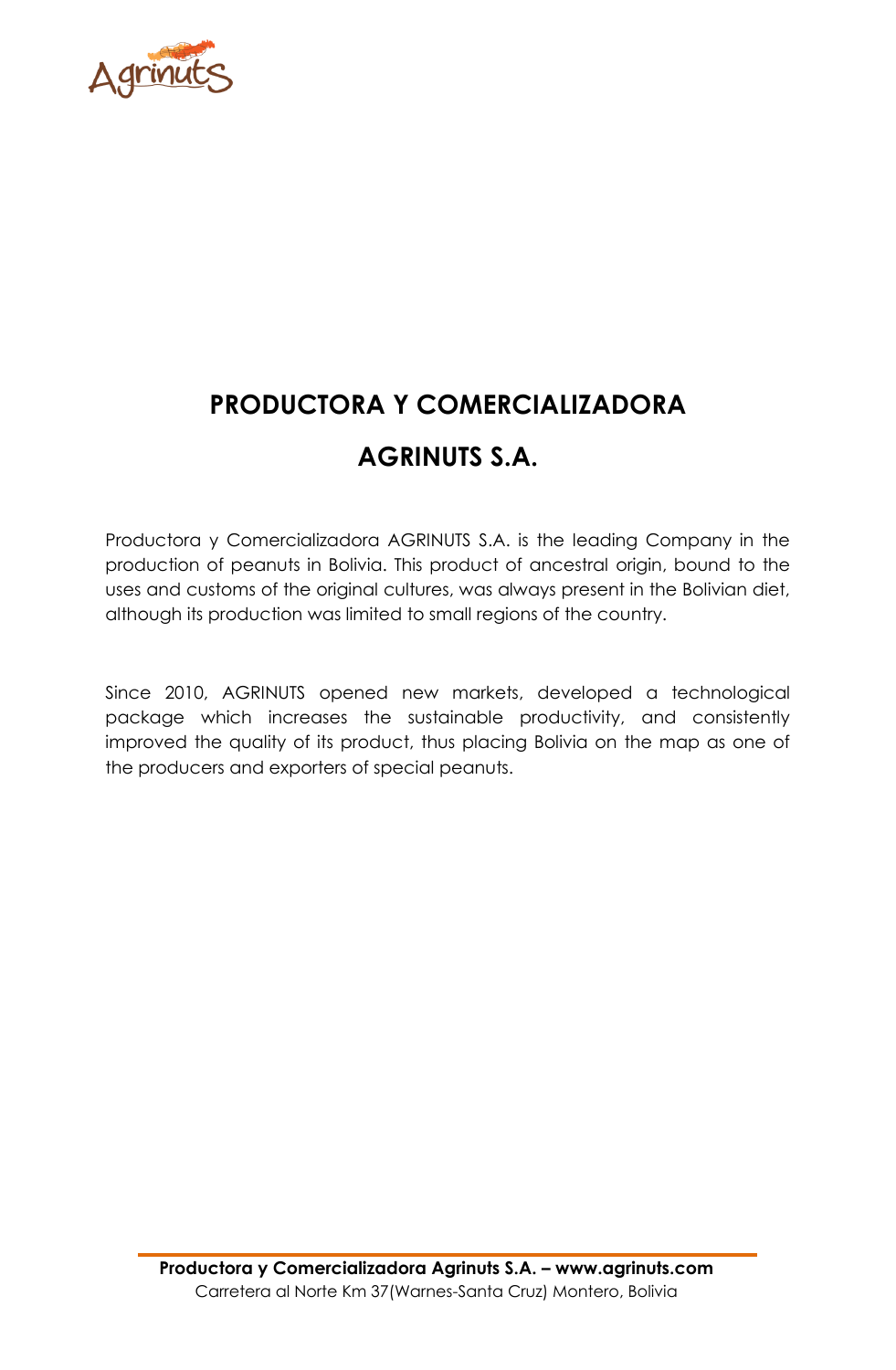

# **DATA SHEET**

**Productora y Comercializadora Agrinuts S.A. – www.agrinuts.com** Carretera al Norte Km 37(Warnes-Santa Cruz) Montero, Bolivia